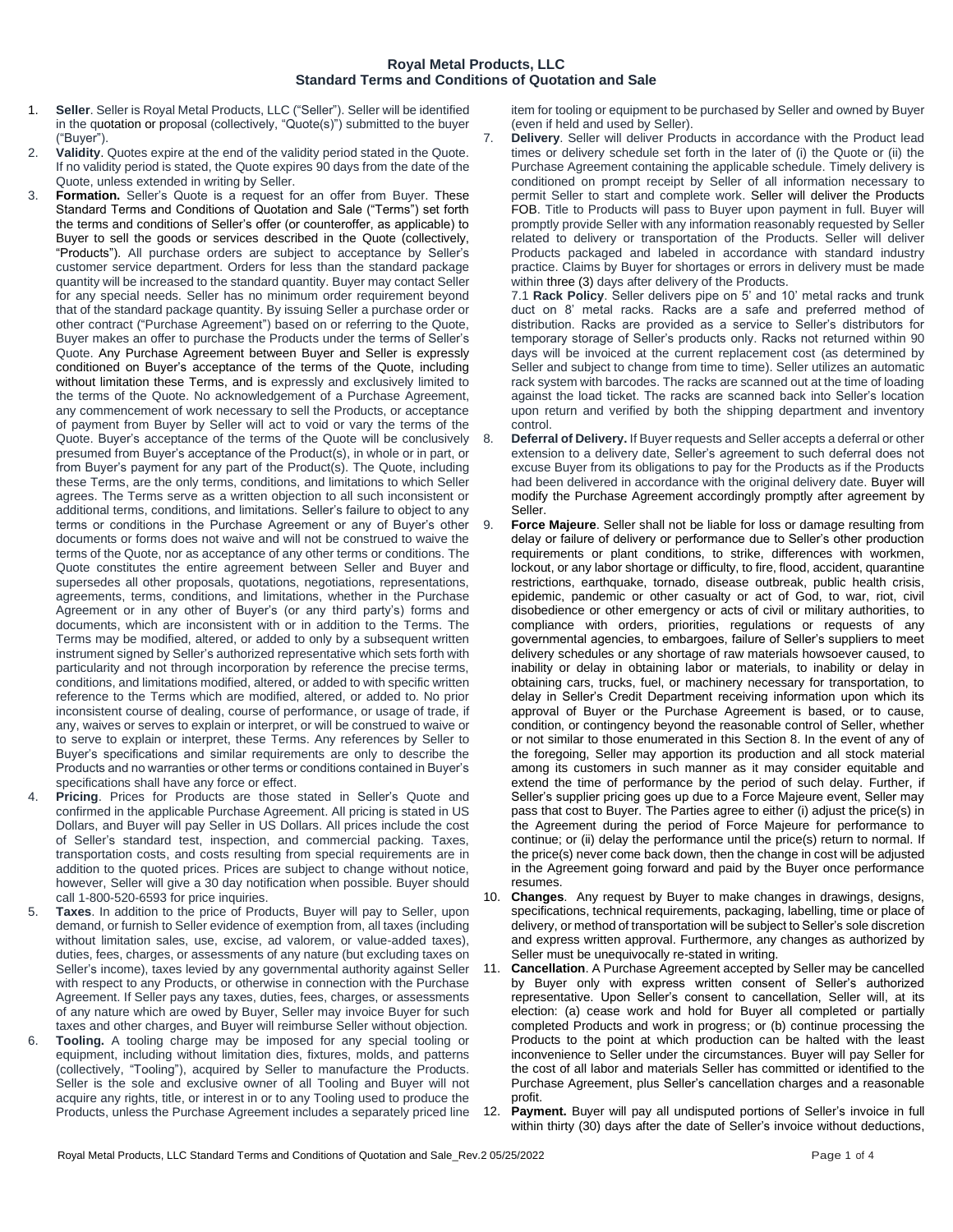including without limitation deductions for currency conversion, exchange fees, bank charges, taxes, fees, duties, or other charges, set offs, counterclaims, back charges, or any other charges whatsoever. Buyer's obligations to Seller will remain unimpaired regardless of disputes which may arise between Buyer and any third party. Buyer will dispute all or any portion of Seller's invoice within such 30-day period. Failure to dispute an invoice within the 30-day period constitutes Buyer's unconditional acceptance the invoice. Buyer will remit payment to the Seller at the address specified in the Quote. Buyer's failure to make payment when due gives Seller the right, at its option, and in addition to any other remedies available to Seller at law or in equity, to suspend shipment of the effected Products until full payment is received and to charge Buyer interest on all past due balances at 1.5% per month, but no more than the highest rate permitted by applicable law, until the full balance is paid. Buyer hereby grants to Seller a security interest in all delivered Products for which timely payment has not been received.

- 13. **Credit.** All shipments are subject to the approval of Seller's Credit Department. If Seller determines, in its sole discretion, that Buyer's credit is unsatisfactory or Buyer's financial situation is impaired, or if Buyer fails to make any payment in accordance with the terms of the Purchase Agreement, Seller may defer or decline to make any deliveries except upon receipt of security satisfactory to Seller or cash payments in advance, or Seller may terminate the Purchase Agreement.
- 14. **Warranty**. Damaged products may be returned for full credit or replaced at Buyer's option. Buyer must contact customer service within 72 hours of delivery for an RMA (Return Merchandise Authorization). Defective products reported to customer service may be returned for full credit or replaced at Buyer's option, subject to Seller's discretion. All products are subject to inspection. EXCEPT FOR THE FOREGOING EXPRESS WARRANTY, SELLER MAKES NO REPRESENTATIONS, GUARANTEES, OR WARRANTIES, EXPRESS OR IMPLIED, EITHER IN FACT OR BY OPERATION OF LAW, BY STATUTE OR OTHERWISE, AND SELLER SPECIFICALLY DISCLAIMS ANY OTHER WARRANTIES, WHETHER WRITTEN OR ORAL, OR EXPRESS OR IMPLIED, INCLUDING WITHOUT LIMITATION ANY WARRANTY OF QUALITY, MERCHANTABILITY, OR FITNESS FOR A PARTICULAR USE OR PURPOSE, OR ANY WARRANTY AS TO THE VALIDITY OF ANY PATENTS OR THE NON-INFRINGEMENT. VIOLATION, OR PATENTS OR THE NON-INFRINGEMENT, VIOLATION, OR MISAPPROPRIATION OF ANY INTELLECTUAL PROPERTY RIGHT, TRADE SECRET, OR OTHER RIGHTS OF THIRD PARTIES. Notwithstanding anything to the contrary in the Purchase Agreement, the foregoing warranty constitutes Buyer's sole remedy and Seller's sole liability for breach of warranty. The foregoing warranty does not apply to any defect which results, in whole or in part, from: (a) Buyer's design, drawings, specifications, technical requirements, or other instructions; (b) any improper storage, packaging, handling, or transport after delivery; (c) any physical damage to, or misuse, misapplication, or extraordinary use or abuse of the Product; (d) improper installation; (e) alteration, service, maintenance, repair, overhaul, or substitution of parts by Buyer or any third party; or (f) operation beyond the Product's capabilities or use in abnormal operating conditions, including without limitation temperature, humidity, or corrosive environments or elements. Seller is not liable for any costs incurred in removing or refitting the Product as a consequence of a warranty claim. The foregoing warranty period will not be extended by the fact that any part of the Product has been repaired or replaced under warranty. The forgoing warranty applies only to Buyer and its successors and permitted assigns.
- 15. **Return Policy** Seller accepts returns of stock items in full box quantities, in re-salable condition (subject to Seller's approval), for up to 1 year. Buyer should contact customer service for an RMA (Return Merchandise Authorization). Returns are subject to a 15% re-stocking fee determined at time of request. Custom or non-stock items are not eligible for return. All products are subject to inspection.
- 16. **Seller's Intellectual Property Rights**. Seller retains all rights, title, and interest in and to its Intellectual Property Rights. Buyer agrees that nothing in submitting a Quote or in acceptance or performance of any Purchase Agreement grants or will be construed to grant Buyer any rights, title, or interest in or to Seller's Intellectual Property Rights, including without limitation any license, express or implied, to such Intellectual Property Rights. Any grant of license or other transfer of Seller's Intellectual Property Rights to Buyer must be made in a separate written agreement signed by Seller's authorized representative. "Intellectual Property Rights" means, to the extent that any of the following are recognized in any jurisdiction, any industrial and intellectual property and/or proprietary rights, whether registered or unregistered, legal or beneficial, including without limitation registered or otherwise protected trademarks and service marks, protections from trademark dilution, good will associated with service marks and

trademarks, patents (including applications for patent protection), trade secrets, know-how, trade names, database rights, moral rights, designs, copyrights, mask works, publicity rights, Confidential Information, and rights in confidentiality or confidence, whether developed, generated, or acquired by Seller before or after the effective date of a Purchase Agreement, or in the course of performance of a Purchase Agreement.

17. **Limitation of Liability; Indemnity.** Notwithstanding anything to the contrary in the Purchase Agreement, Seller's total cumulative liability to Buyer arising out of, connected with, or resulting from the manufacture, sale, delivery, possession, use, or handling of any Product(s), whether in contract, tort (including negligence), warranty, or strict liability, including without limitation indemnification or warranty obligations or otherwise, will not in any event exceed the purchase price of the Product(s) giving rise to Buyer's claim. In no event will Seller be liable for penalties, penalty clauses, or liquidated damages of any description. IN NO EVENT WILL SELLER BE LIABLE TO BUYER FOR INCIDENTAL, EXEMPLARY, PUNITIVE, SPECIAL, CONSEQUENTIAL, OR OTHER INDIRECT DAMAGES OF ANY KIND OR NATURE ARISING OUT OF THE PURCHASE AGREEMENT OR SELLER's BREACH OF THE PURCHASE AGREEMENT, INCLUDING WITHOUT LIMITATION LOSS OF PROFITS, LOSS OR INACCURACY OF DATA, OR LOSS OF USE DAMAGES, EVEN IF BUYER HAS BEEN ADVISED OF THE POSSIBILITY OF SUCH DAMAGES AND EVEN IF UNDER APPLICABLE LAW SUCH DAMAGES WOULD NOT BE CONSIDERED INCIDENTAL, EXEMPLARY, PUNITIVE, SPECIAL, CONSEQUENTIAL, OR OTHER INDIRECT DAMAGES. The giving or failure to give advice or recommendation of any kind or character by Seller does not and will not impose any liability on Seller. Buyer hereby indemnifies, defends, and holds harmless Seller, its officers, directors, employees, agents, successors, and assigns (each an "Indemnitee," and collectively, the "Indemnitees"), from and against any and all third party damages, losses, claims, suits, and other liabilities arising directly or indirectly out of the Products sold under a Purchase Agreement, including without limitation: (a) personal injury, including death, and damage to tangible property; (b) claims of infringement, misappropriation, or violation of third party Intellectual Property Rights or the possession, use, manufacture, sale, or offer for sale, or duplication or modification of any Product(s); or (c) Buyer's violation of applicable law. The foregoing indemnity does not apply to the extent that such damages, losses, claims, suits, and other liabilities result from the sole negligence of Seller or its employees or agents. If: (a) Buyer supplies materials to Seller to manufacture the Product; or (b) Seller obtains any part of the Product from a supplier suggested or directed by Buyer; or (c) any part of the manufacture of the Product is carried out by a supplier suggested or directed by Buyer, Buyer hereby indemnifies, defends, and holds the Indemnitees harmless in accordance with this Section 13 from and against any loss, damage, or costs suffered by Seller when performing the Purchase Agreement that is directly or indirectly attributable to the negligence or wrongful acts or omissions of Buyer or such supplier. All claims made by Buyer (including without limitation indemnification claims) must be made within one (1) year after expiration or termination of the Purchase Agreement.

18. **Confidentiality**. Any non-disclosure or confidentiality agreement ("NDA") previously entered into by Buyer and Seller related to the Quote or Purchase Agreement is hereby incorporated herein by reference. Notwithstanding anything to the contrary in the NDA, the term of the NDA will be concurrent with the term of the Purchase Agreement. If no such NDA exists, the following terms apply. "Confidential Information" means any information disclosed by the disclosing party to the receiving party in connection with a Quote or Purchase Agreement that is: (ii) in a written or other tangible form and is marked confidential, proprietary, or words to this effect; or (iii) is disclosed orally, electronically, or in another intangible form and is identified as being confidential at the time of disclosure or is later identified as confidential in a written notice to the receiving party. Notwithstanding the foregoing, Confidential Information does not include information that: (1) at the time of its disclosure or thereafter becomes part of the public domain or otherwise publicly available through no act or fault of the receiving party; (2) is known to the receiving party at the time of its disclosure by the disclosing party; (3) is independently developed by the receiving party without reference to or use of the Confidential Information disclosed by the disclosing party; or (4) is rightfully disclosed to the receiving party by a third party not subject to an obligation of confidentiality. The receiving party will: (a) keep the disclosing party's Confidential Information in confidence, using the same degree of care as it uses to protect its own confidential information of like nature, but not less than a reasonable degree of care; (b) not disclose such Confidential Information to any third party, except its employees who have a need to know or who because of their position or function in the receiving party's organization would ordinarily be made aware or become

Royal Metal Products, LLC Standard Terms and Conditions of Quotation and Sale\_Rev.2 05/25/2022 Page 2 of 4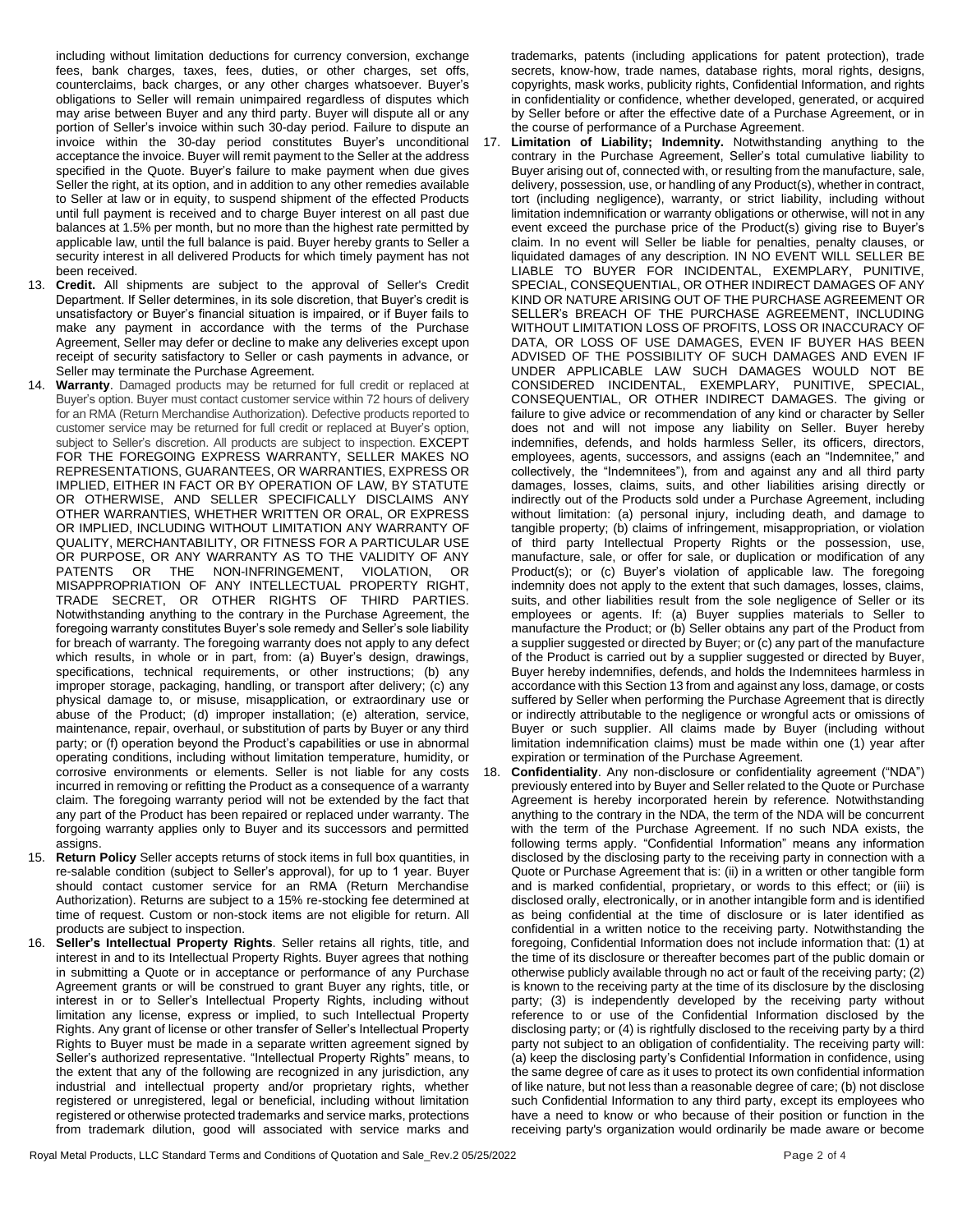aware of such information; and (iii) use such Confidential Information only in connection with the Quote or Purchase Agreement. The receiving party may disclose the disclosing party's Confidential Information without liability for such disclosure to the extent that such disclosure is: (i) required by applicable law, government authority, duly authorized subpoena, or court order, in which case the receiving party will provide prompt notice to the disclosing party and endeavor to give the disclosing party an opportunity to respond prior to such disclosure; (ii) required to be made to a court or other judicial or administrative tribunal in connection with the enforcement of the receiving party's rights under the Purchase Agreement; or (iii) approved by the prior written consent of the disclosing party. Upon the termination or expiration of the Purchase Agreement, the receiving party will, at the disclosing party's option and expense, return all of the disclosing party's Confidential Information to the disclosing party or destroy the same and certify in writing as to such destruction, except that a receiving party's attorney may retain one (1) copy of the disclosing party's Confidential Information for archival purposes only. The obligation of confidentiality set forth in this Section 14 will apply to all Confidential Information for a period of two (2) years after the date of termination or expiration of the Purchase Agreement.

- 19. **Insurance**. Seller will, at its sole expense, procure and maintain insurance of the types and in sufficient amounts to cover the insured risks identified in the Purchase Agreement. At a minimum, Seller will carry statutory workers' compensation insurance and general comprehensive or aviation insurance, or both, covering its liabilities under the Purchase Agreement. Seller will provide certificates of insurance promptly upon Buyer's written request.
- 20. **Termination for Default**. Buyer or Seller may terminate the Purchase Agreement, in whole or in part, by written notice to the other party, if the other party: (a) fails to comply with any material provision of the Purchase Agreement and does not cure such failure within thirty (30) days after the date of receipt of the non-breaching party's notice of default; or (b) becomes insolvent; fails to pay its debts as these become due, except as may be prohibited by applicable bankruptcy laws; makes a general assignment for the benefit of creditors; pursues any remedy under law relating to relief for debtors; or if a receiver is appointed for a party's property. If Buyer fails timely to cure any material breach of the Purchase Agreement, Seller may cancel the Purchase Agreement and declare all of Buyer's obligations immediately due and owing, in addition to any of Seller's other remedies at law or in equity.
- 21. **Export Control.** Each Seller is registered with U.S. Department of State Directorate of Defense Trade Controls and will supply its registration number upon Buyer's written request. Seller will comply with all export control laws applicable to the Products, including without limitation the: (a) Export Administration Regulations ("EAR") administered by the Bureau of Industry and Security, U.S. Department of Commerce, 15 C.F.R. parts 730-774; (b) International Traffic In Arms Regulations ("ITAR") administered by the Directorate of Defense Trade Controls, U.S. Department of State, 22 C.F.R. parts 120-130; (c) Foreign Assets Control Regulations and associated Executive Orders administered by the Office of Foreign Assets Control, U.S. Department of the Treasury, 31 C.F.R. parts 500-598; and (d) applicable laws and regulations of other countries (collectively, "Export Control Laws"). If the Purchase Agreement requires Seller to produce Products pursuant to detailed designs, drawings, specifications, technical requirements, or other instructions developed by Buyer and furnished to Seller that do not require research, development, or design work by Seller, Buyer will notify Seller in advance whether the Products are controlled by Export Control Laws and provide the relevant category in the United States Munitions List ("USML") or the Export Control Classification Number ("ECCN") under the EAR and any other information reasonably requested by Seller from time to time regarding export control of the Products.
- 22. **Material Cost Changes.** In the event the cost for any raw materials (e.g.; steel, insulation, etc.) increase by 3% from the price used to quote, the Seller may request an equitable adjustment to the prices. Seller must make the request for the price adjustment in writing and the changes to the prices must be documented in writing.
- 23. **Designated Supplier.** In the event a designated supplier increases cost for castings, forgings, proprietary fittings, special tubing, or the cost of materials or services, then Seller shall be passed through the additional cost to Buyer. Seller must request the equitable adjustment in writing and the changes to the prices must be documented in writing.
- 24. **Code of Conduct**. Seller is committed to conducting its business ethically and lawfully. Seller, through its ultimate parent company, Smiths Group plc, maintains a Code of Corporate Responsibility and Business Ethics and mechanisms for reporting unethical or unlawful conduct. Seller `expects Buyer also to conduct its business ethically and lawfully. If Buyer has cause to believe that Seller or any employee or agent of Seller has behaved

unethically or unlawfully under, or in connection with, a Purchase Agreement, Buyer is encouraged to report such behavior to Seller or to Smiths Group plc. Smiths Group plc's Code of Corporate Responsibility and Business Ethics and mechanisms for making such reports are available on [https://www.smiths.com/-/media/files/responsible-business/code-of](https://www.smiths.com/-/media/files/responsible-business/code-of-business-ethics/code-of-business-ethics---english.pdf)[business-ethics/code-of-business-ethics---english.pdf.](https://www.smiths.com/-/media/files/responsible-business/code-of-business-ethics/code-of-business-ethics---english.pdf)

- 25. **Independent Contractor.** The relationship between Buyer and Seller is that of a buyer and a supplier who is an independent contractor. Nothing in the Purchase Agreement creates or will be construed as creating any employer/employee, agency, joint venture, partnership, or other business relationship of any kind. Each party's employees, contractors, agents, and representatives who perform a Purchase Agreement will at all times be under such party's direction and control. Each party will pay all wages, salaries, and other amounts due its employees in connection with performance of or obligations under a Purchase Agreement and will be solely responsible for all governmental reports and obligations due with respect to its employees, including without limitation social security and income tax withholdings, unemployment compensation, worker's compensation, and equal employment opportunity reporting. One party's employees will not be considered the other party's employees for any purpose.
- 26. **No Agency**. Neither party will in any manner assume or create any right or obligation, express or implied, on behalf of or in the name of the other party or in any way bind the other party.
- 27. **Precedence.** In the event of a conflict between a term or condition of the Purchase Agreement and a term or condition of these Terms, the term or condition of the Terms will have precedence.
- 28. **Compliance with Laws**. Seller and Buyer will in performance of the Purchase Agreement comply with all applicable foreign and United States federal, state, and local laws and regulations.
- 29. **Assignment**. Neither party may assign the Purchase Agreement or any of its rights or obligations thereunder, in whole or in part, without the prior written consent of the other party, which consent will not be unreasonably withheld, delayed, or conditioned. Any assignment by a party without the other party's prior written consent is void. Seller may assign any or all of its rights and obligations under a Purchase Agreement to any of its affiliates upon written notice to and without Buyer's consent. For purposes hereof, "affiliate" means an entity controlling, under common control with, or controlled by Seller, including without limitation an entity resulting from a merger, consolidation, or other business combination by, of, or involving Seller, or the purchase of all or substantially all of Seller's assets or stock.
- 30. **Governing Law.** The Purchase Agreement is governed by and will be construed in accordance with the laws of the State of Georgia applicable to contracts made and performed entirely therein without presumption or construction against the party responsible for the drafting of any particular term and without regard to or application of the principles of choice of laws. The parties expressly disclaim the application to the Purchase Agreement of the United National Convention on the International Sale of Goods.
- Notices. All notices will be sufficient if made in writing and will be effective upon receipt if: (a) personally delivered; (b) mailed by United States registered or certified mail, postage prepaid, and return receipt requested; or (c) sent via overnight or international courier, with written confirmation of delivery. Notices will be sent to the attention of the individual identified as the point of contact for a party in the Purchase Agreement at the address for each party stated in the Purchase Agreement.
- 32. **Miscellaneous.** (a) The Purchase Agreement may not be modified, amended, canceled, or in any way altered, or modified by custom and usage of trade or course of dealing, except by a writing signed by the parties' authorized representatives. (b) The section headings are for convenience only and will not in any way limit the scope or affect the interpretation of any provision of the Terms. (c) If any condition, term or condition of a Purchase Agreement: (i) contravenes any then current applicable laws, regulations, or administrative acts; or (ii) is at any time held to be void, invalid, or unenforceable, such term or condition will be construed as severable and will not in any way effect or render void, invalid or unenforceable any other term or condition of the Purchase Agreement, which will remain in full force and effect. (d) Failure or delay by either party to exercise any right, remedy, power, or privilege accorded by the Purchase Agreement does not constitute a waiver thereof. A waiver is effective only if made in writing and signed by the authorized representative of the waiving party. A written waiver of default will not operate as a waiver of any other default or of the same default in the future. (e) Neither these Terms nor the Purchase Agreement confers or is intended to confer any rights or remedies upon any third party. (f) All rights and remedies granted to a party under the Purchase Agreement will be cumulative and not exclusive and will be in addition to and not in lieu of the party's rights arising under applicable law or otherwise.

Royal Metal Products, LLC Standard Terms and Conditions of Quotation and Sale Rev.2 05/25/2022 Page 3 of 4